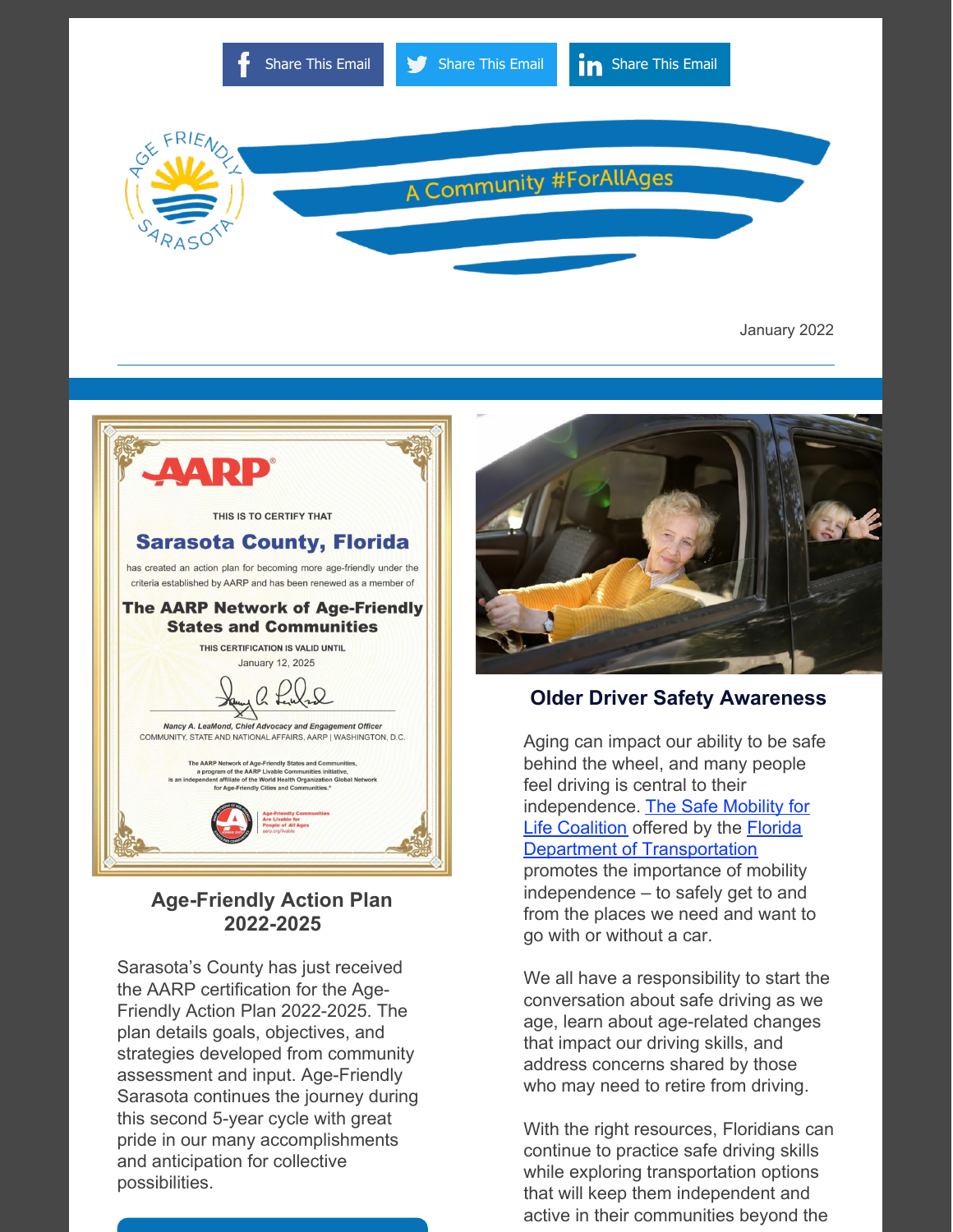## **[View the Age-Friendly](https://agefriendlysarasota.org/images/Age_Friendly_Action_Plan_2022-2025.pdf) Sarasota Action Plan**



[UF/IFAS Extension and Sustainability](https://www.scgov.net/government/departments/sustainability) partners with **Sarasota County**, the [University of Florida, and the United](https://www.usda.gov/) States Department of Agriculture to provide a wealth of information through classes, workshops, neighborhood consultations, educational programs, newsletters, digital publications, and speakers bureau. These valuable programs and resources help people, businesses, and neighborhoods throughout Sarasota County solve problems, develop skills, and build a [better future. Access the 2020 impacts](http://sfyl.ifas.ufl.edu/media/sfylifasufledu/sarasota/documents/pdf/newsnotesandmore/2021_Comms_factsheetPBLC_FINAL_ADA.pdf) brochure and read more about all the wonderful opportunities.

UF/IFAS Extension and Sustainability offers many no-cost educational programs available both in-person and online, and there are several offerings in the new year that focus specifically on the older adult population.

driver's seat.

Transportation is critical to social and civic participation and to access needed resources like food and medical services. It often comes up as a challenge for communities during the formation of age-friendly goals, strategies, and action steps.

For more information on building your personalized transportation plan, visit Florida's Guide to Safe Mobility.

## **[Build Your Personalized](http://safemobilityfl.com/) Transportation Plan**

**Legislation Awareness:**

**The Affordable Connectivity Program (ACP) Replaces The Emergency Broadband Benefit Program (EBB)**

**[Digital Access for All](https://www.thepattersonfoundation.org/digital-access-for-all.html)** is working to help [build awareness about the Affordable](https://www.fcc.gov/acp) Connectivity Program (ACP), a Federal Communications Commission (FCC) [program that replaced the Emergency](https://www.fcc.gov/broadbandbenefit) Broadband Benefit Program. ACP is a long-term benefit that will help to lower the cost of broadband service for eligible households struggling to afford internet service.

> **[Learn](https://www.thepattersonfoundation.org/blog/the-affordable-connectivity-program-acp-replaces-the-emergency-broadband-benefit-program-ebb.html) More**

**[Upcoming Events](https://www.eventbrite.com/o/ufifas-extension-sarasota-county-422952084)**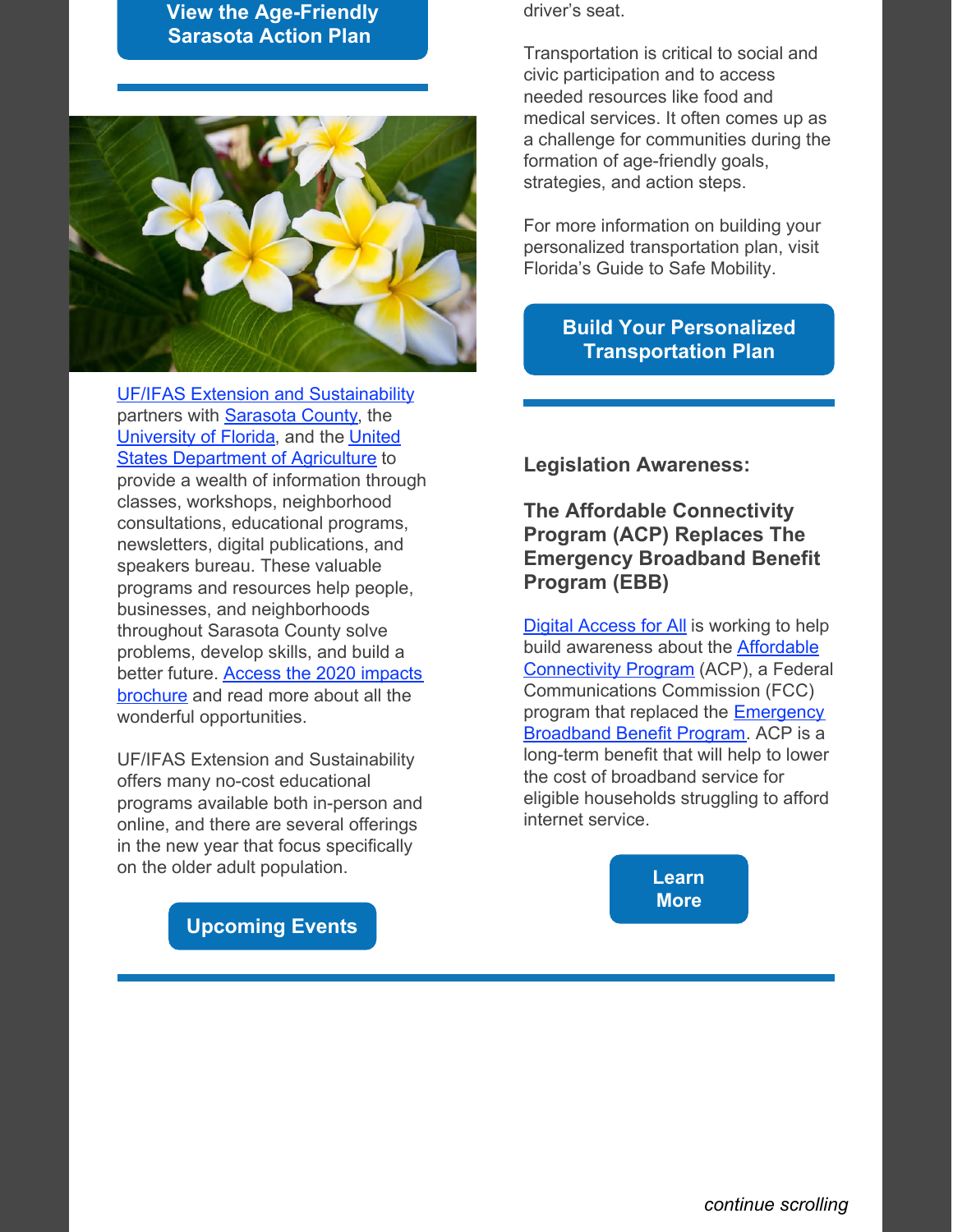

# Florida<sup>N</sup>etwork

### **Finding Friendship**

By Sue Berger, Sarasota County's Aging System Policy Coordinator

Early in the pandemic, I connected with the daughter of a local couple. They live in Sarasota, and their daughter lives in New York. She had challenges navigating her parent's care from far away and sought help through the [Age-Friendly](https://www.agefriendlysarasota.org/) website. Through community resources, her parents received support, and all worked out well for them.

My reason for telling the story lies in the friendship I developed with the couple's daughter. Over the past two years, I have regularly communicated with her through email and phone calls. We developed a long-distance friendship beyond the needs of mom and dad. We check in on each other to see how things are going, and of course, we still check in on mom and dad.

The friendship started with a need but developed into something more meaningful – an outlet for conversation, a friend to listen to when things weren't going as planned, and a human connection with someone who cared.

There is a wonderful program with caring people right in our community who can become that trusted voice on the other end of the line and be that friend to you!

UPLIFT Florida's [CallConnect](https://www.thepattersonfoundation.org/uplift-florida-network.html) program connects people through a safe, friendly calling program that matches individuals based on mutual interests. It is a win-win situation, providing a way to alleviate loneliness and offering an opportunity to give back to the community.

These social connections have many benefits, including finding a sense of purpose, increasing self-esteem, expanding social connections, and improving physical and mental health. Regular conversation with a friendly voice can make all the difference.

If you are interested in becoming a telephone friend or feel you might like receiving these calls, **please contact Sue Berger at 941-861-2558 to learn more.**